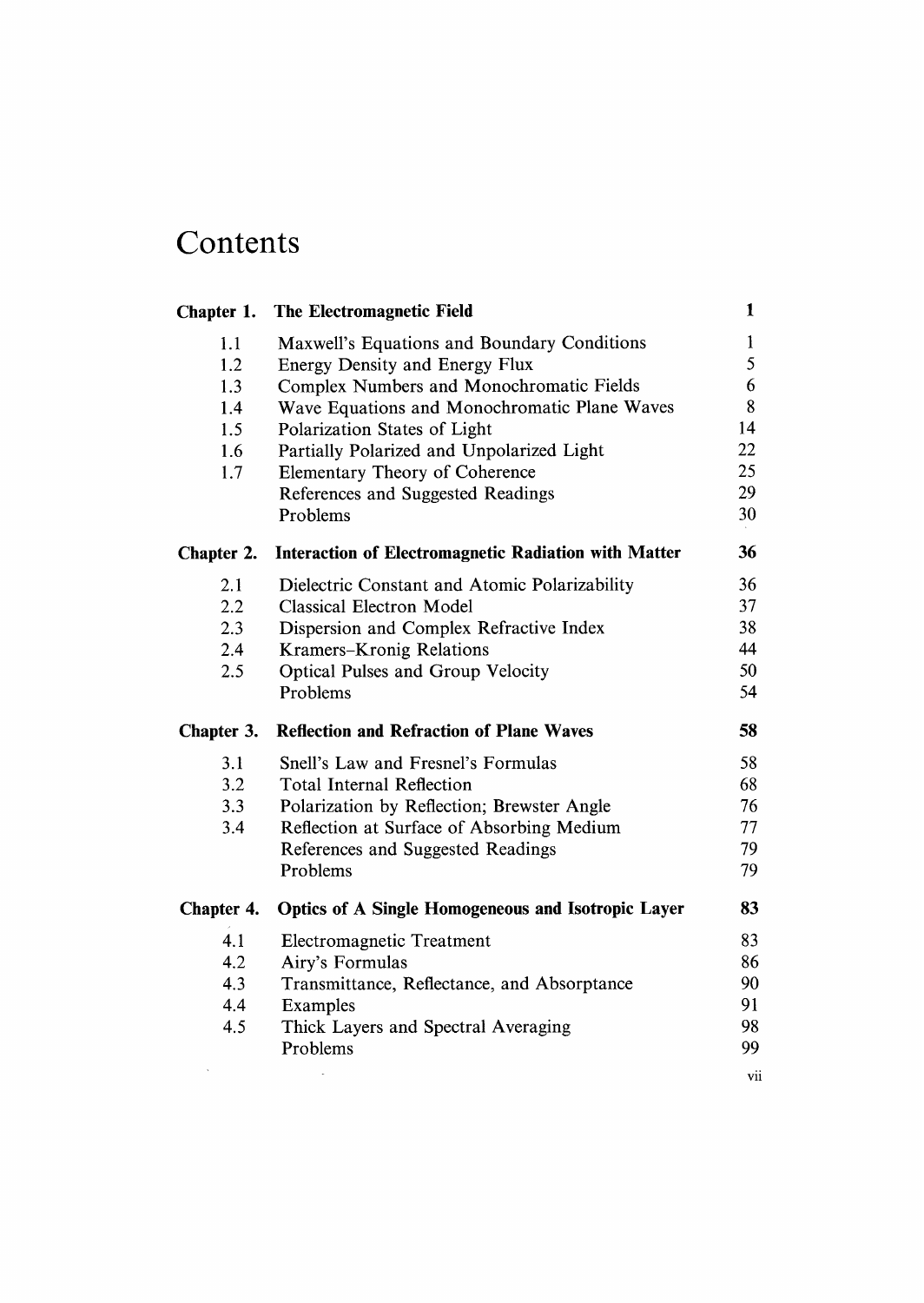| Chapter 5. | Matrix Formulation for Isotropic Layered Media      |            |
|------------|-----------------------------------------------------|------------|
| 5.1        | $2 \times 2$ Matrix Formulation                     | 102        |
| 5.2        | Transmittance and Reflectance                       | 109        |
| 5.3        | General Theorems on Layered Media                   | 112        |
|            | Problems                                            | 114        |
| Chapter 6. | <b>Optics of Periodic Layered Media</b>             | 118        |
| 6.1        | Periodic Layered Media                              | 118        |
| 6.2        | <b>Bloch Waves and Band Structures</b>              | 123        |
| 6.3        | <b>Bragg Reflectors</b>                             | 128        |
| 6.4        | Form Birefringence                                  | 135        |
| 6.5        | <b>Resonant Tunneling</b>                           | 138        |
|            | References                                          | 142        |
|            | Problems                                            | 142        |
| Chapter 7. | <b>Some Applications of Isotropic Layered Media</b> | 144        |
| 7.1        | Fabry-Perot Interferometers                         | 144        |
| 7.2        | Gires-Tournois Interferometers                      | 150        |
| 7.3        | <b>Antireflection Coating</b>                       | 151        |
| 7.4        | Ellipsometry                                        | 155        |
| 7.5        | High-Reflectance Coating                            | 157        |
| 7.6        | Field of View of Spectral Filters                   | 161        |
|            | References                                          | 163        |
|            | Problems.                                           | 163        |
| Chapter 8. | <b>Inhomogeneous Layers</b>                         | 166        |
| 8.1        | The WKB Approximation                               | 166        |
| 8.2        | Some Exact Solutions                                | 168        |
| 8.3        | Reflectance and Transmittance of Inhomogeneous      |            |
|            | Layers                                              | 173        |
| 8.4        | <b>Exponentially Graded Multilayers</b>             | 176        |
| 8.5        | Sinusoidal Layers                                   | 186        |
| 8.6        | Rays in Inhomogeneous Media                         | 192        |
|            | References                                          | 195        |
|            | Problems                                            | 195        |
| Chapter 9. | <b>Optics of Anisotropic Layered Media</b>          | <b>201</b> |
| 9.1        | Plane Waves in Homogeneous and Anisotropic Media    | 201        |
| 9.2        | Plane Waves in Uniaxially Anisotropic Media         | 211        |

viii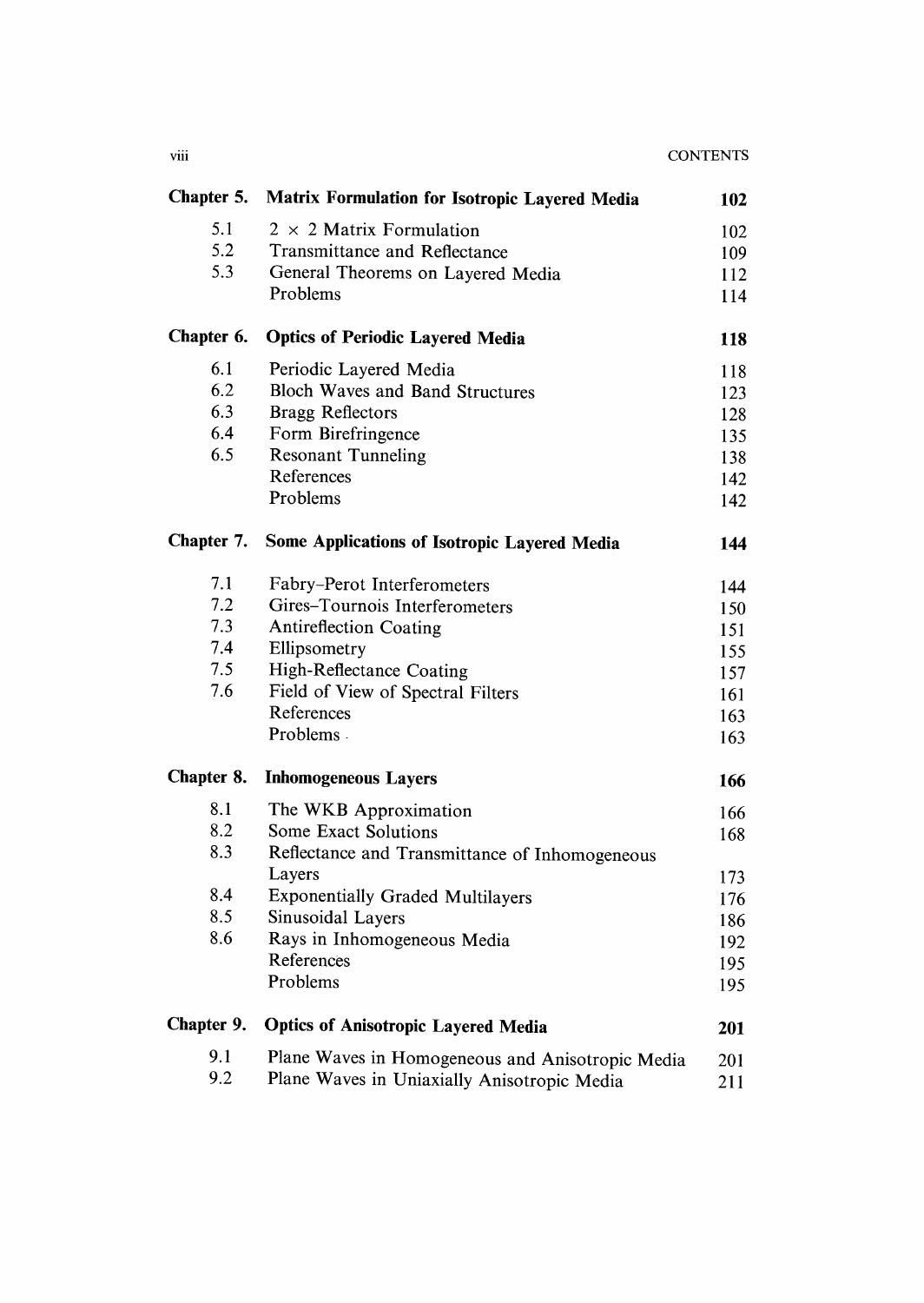| <b>CONTENTS</b> |                                                                           | ix  |
|-----------------|---------------------------------------------------------------------------|-----|
| 9.3             | Jones Matrix Formulation                                                  | 216 |
| 9.4             | <b>Intensity Transmission and Some Examples</b>                           | 224 |
| 9.5             | Double Refraction at a Boundary                                           | 227 |
| 9.6             | Reflection and Refraction of Electromagnetic                              |     |
|                 | Radiation at a Crystal Surface                                            | 232 |
| 9.7             | $4 \times 4$ Matrix Formulation                                           | 239 |
|                 | References                                                                | 247 |
|                 | Problems                                                                  | 248 |
| Chapter 10.     | Some Applications of Anisotropic Layered Media                            | 254 |
| 10.1            | Lyot-Ohman Filters                                                        | 254 |
| 10.2            | <b>Solc Filters</b>                                                       | 260 |
| 10.3            | Angular Properties of Birefringent Filters                                | 270 |
| 10.4            | Dispersive Birefringent Filters                                           | 277 |
| 10.5            | Iso-Index Filters                                                         | 284 |
| 10.6            | Light Propagation in Twisted Anisotropic Media                            | 289 |
|                 | References                                                                | 293 |
|                 | Problems                                                                  | 294 |
| Chapter 11.     | <b>Guided Waves in Layered Media</b>                                      | 298 |
|                 |                                                                           |     |
| 11.1            | Symmetric Slab Waveguides                                                 | 298 |
| 11.2            | Asymmetric Slab Waveguides                                                | 308 |
| 11.3            | Multilayer Waveguides                                                     | 319 |
| 11.4            | <b>Surface Plasmons</b>                                                   | 332 |
| 11.5            | Electromagnetic Bloch Surface Waves                                       | 337 |
| 11.6            | General Properties of Dielectric Waveguides                               | 345 |
| 11.7            | Perturbation Theory and Mode Coupling                                     | 351 |
| 11.8            | Coupling of Two Waveguides                                                | 357 |
| 11.9            | <b>Effective Index Theory</b>                                             | 363 |
| 11.10           | Coupling of N Identical Waveguides                                        | 365 |
|                 | References and Suggested Readings                                         | 369 |
|                 | Problems                                                                  | 369 |
| Chapter 12.     | <b>Optics of Semiconductor Quantum Wells and</b>                          |     |
|                 | <b>Superlattice Structures</b>                                            | 375 |
|                 |                                                                           | 375 |
| 12.1<br>12.2    | Quantum Wells                                                             | 379 |
| 12.3            | Multiple Quantum Wells<br>Optical Properties of Superlattices and Quantum |     |